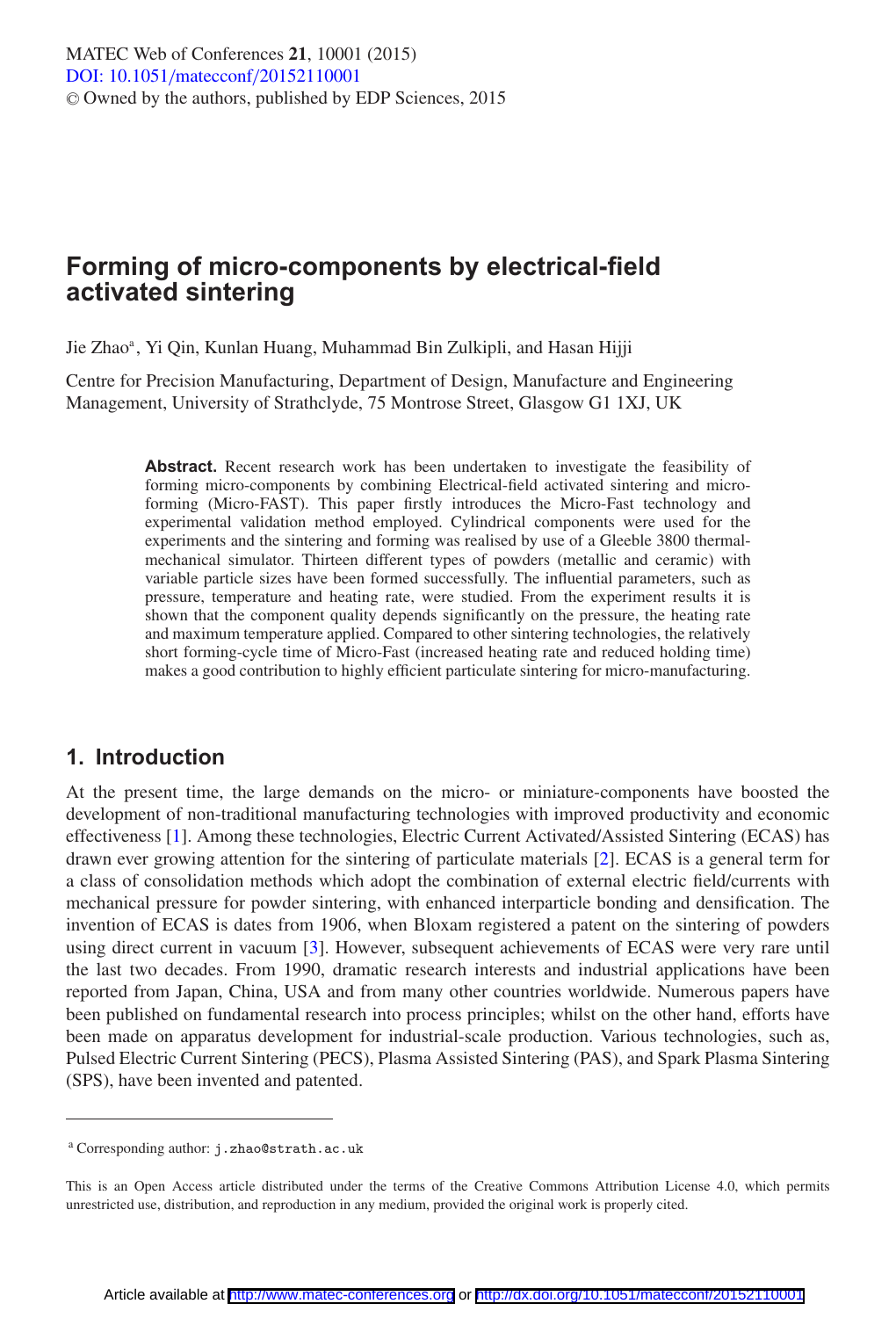<span id="page-1-0"></span>

**Figure 1.** SEM Morphology of various powders.

It is worth drawing attention to electric current heating falling mainly into two categories: Resistance Sintering (RS) and Electric Discharge Sintering (EDS), where the former contains a low-voltage (a few tens of volts) and a high current (thousands of amps) with a characteristic waveform (direct current (DC), alternate current (AC), rectified current (RC), pulsed, etc.); whilst the latter relies on electrical energy suddenly discharged from a capacitor bank through a column of the workpiece powder contained within an electrically non-conducting tube [\[4\]](#page-6-3). Comparing with conventional sintering methods, such as pressureless sintering or hot pressing, the ECAS process has many advantages, includinga faster heating rate, a lower sintering temperature, a shorter holding time, the consolidation of difficult-tosinter-powders, the elimination of the need of sintering aids, no need of cold compaction, less sensitivity to the characteristics of the initial powders, and marked comparative improvements in the properties of the consolidated materials.

Despite SPS being one of the most recognised and widely applied processes, and having been approved for the forming of many types of materials, it has limits and drawbacks in respect of its lesser heating rate and that the pressure is influential on the final result during sintering. In this research paper, the focus is on the application of FAST (Field-activated Sintering Technology) to the forming of micro-components where FAST shows particular merits since small volumes of materials are to be heated up, such as ultra-fast heating and cooling rate (and hence, maintaining nano-structures of powder is possible), large plastic deformation of particles to increase density of the parts formed (different sintering mechanism, comparing to that for sintering of large-size parts), etc. The main differences between this process with SPS and others are: AC current applied for high heating efficiency; larger heating rate-, holding time- and pressure-dependent densification; and moreover, simplified process setup and control. Encouraging findings have been made using Micro-FAST with metallic materials [\[5,](#page-6-4) [6\]](#page-6-5); however, the feasibility of forming ceramic materials still needs to be investigated further.

### **2. Experimental procedure**

#### **2.1 Raw materials**

13 types of powders were used in the experiments. The initial materials are mainly classified into two material groups – metallic and ceramic. The powders are produced using different techniques, such as High Speed Ball Milling or Atomization, with the average particle size lying between 5–50 micros. The metallic materials mostly have a melting point of less than 1600 ◦C; however for the ceramic materials, the melting points can be as high as 3000 ◦C. The original powders were observed under SEM. The morphology of typical powers is shown in Fig. [1.](#page-1-0) Unlike conventional powder metallurgy, in which the powder is usually mixed with binder or additive, in the Micro-FAST process pure powder is applied directly for powder sintering. By doing this, the binder-removal process has been excluded and the final parts remain of high purity after a short sintering time.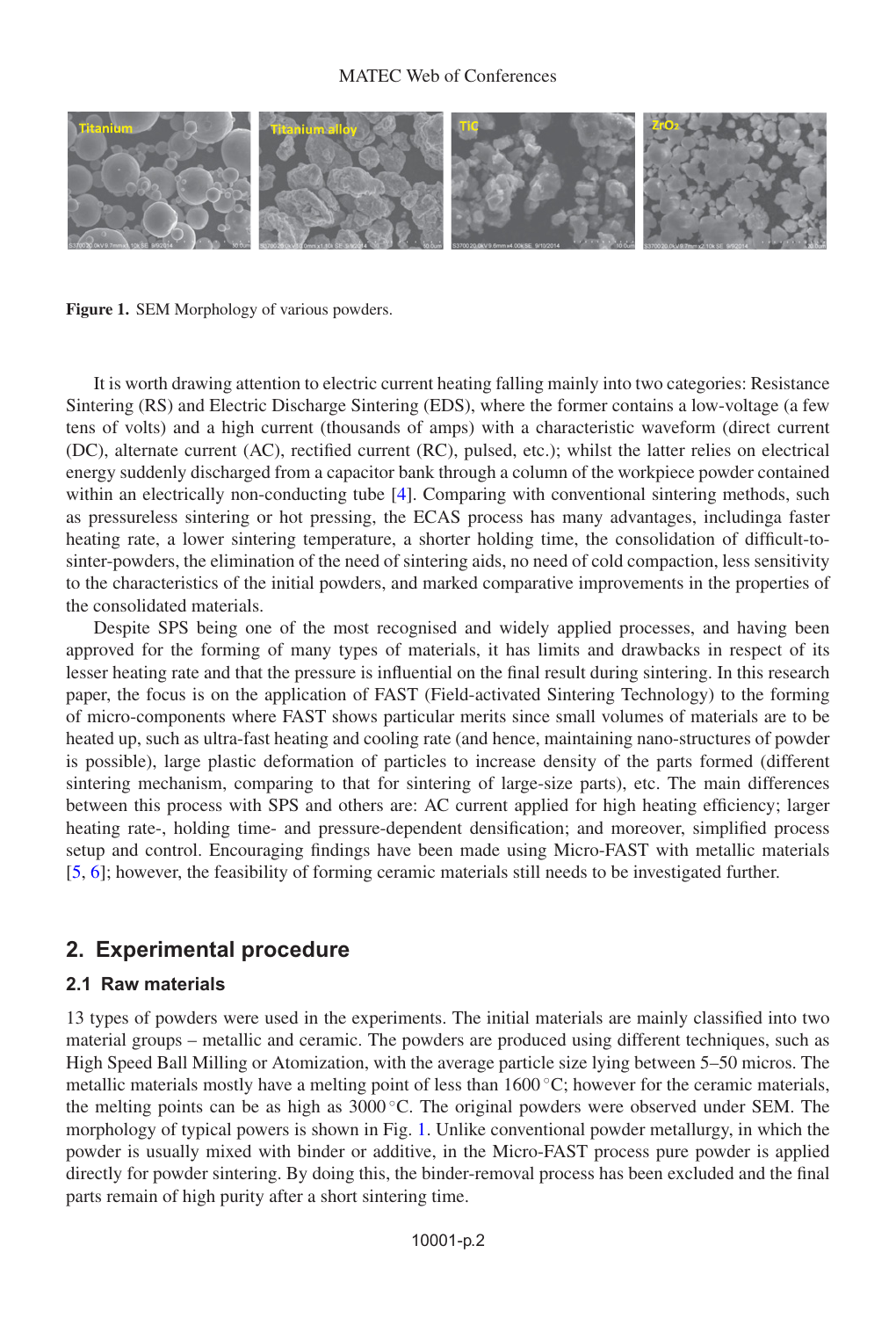

<span id="page-2-1"></span><span id="page-2-0"></span>**Figure 2.** Graphite Punch and Die set.





### **2.2 Die-Set and other equipment**

As shown in Fig. [2,](#page-2-0) cylindrical die and punch set was designed and manufactured for the experiments to verify the material formability and to optimise the processing parameters. A small hole was drilled in the middle section of the die, in order to insert a thermocouple for temperature measurement. It is worth mentioning that several design changes were made to improve the overall performance of the die-set and to extend die life, which includes optimising die and punch geometry to reduce the heating time, optimisation of the punch shape to avoid thermal-stress concentration, and making the die-set symmetrical for better current conduction and uniform temperature distribution. For these experiments, all items of the die and punch were made from graphite.

The other equipment employed in the experiment was the Gleeble 3800 – a fully integrated digital closed-loop control thermal and mechanical testing system made by Dynamic Systems, which makes highly-accurate process control possible.

#### **2.3 The process principle**

The target samples to be formed were designed as 4 mm diameter and 4 mm height solid cylinders. The loose powders were weighted using a precision electric balance according to the calculated value (see Eq. (1)) and directly filled into the die cavity.

$$
m = \rho x V. \tag{1}
$$

As shown in Fig. [3,](#page-2-1) the closed die and punch set with filled powder was then placed horizontally between two electrodes on the Gleeble 3800. The pre-designed process parameters such as pressure, heating rate, temperature and time are input through a computer-based interface employing QuikSim Software. Upon starting the program, a constant uniaxial pressure was applied on the powders by pressing the punches, while the powders and die were heated dramatically by a high density AC current passing through the powder and/or the dies until the desired temperature was reached. The thermocouple was used for measuring the real-time temperature and providing feedback to the computer system; and in consequence, the input current or voltage was adjusted by an automatic controller to ensure that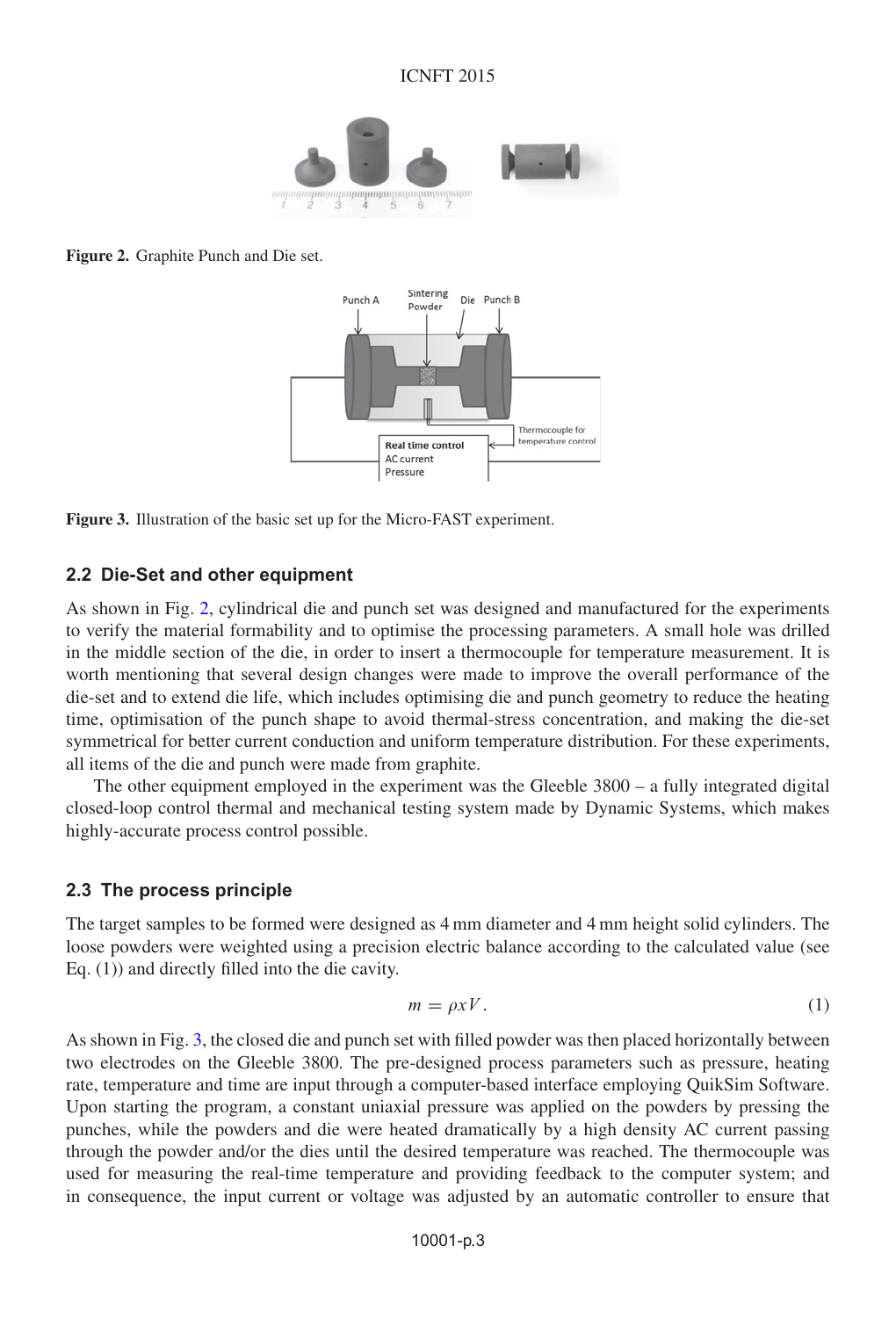### MATEC Web of Conferences

<span id="page-3-0"></span>

**Figure 4.** Processing sequence (a) and parameter curves (b) for  $ZrO<sub>2</sub>$  during the sintering experiments.

the prescribed heating rate and temperature cycles were followed. The temperature and pressure were maintained for a given period of time, in order to consolidate the powder to a high density solid part. Thereby micro-forming was achieved under the joint action of particles boundary fusion and plastic deformation.

### **2.4 Sintering experiments and parameters**

The experiments were conducted with variation of different key parameters, such as pressure, heating rate, maximum temperature and holding time. For the metallic powders with lower melting point and good electric conductivity, the sintering temperatures applied were less than  $1100 °C$  with a heating rate of  $100^\circ$ C/s; while, for the ceramic materials with very high melting-point and low electric conductivity, the setting sintered temperature was as high as 1300 °C with a heating rate of 50 °C/s. In addition, all experiments were conducted within a vacuum environment to avoid the oxidation of the powder under high temperature.

For high-heating-rate sintering, a uniform temperature distribution becomes more crucial for forming fully homogeneous and dense compacts. Figure [4\(](#page-3-0)a) shows the step-by-step sintering process of ZrO2 powder. At the beginning of the sintering, there was a gap between the punch and die. The gap reduced gradually during the heating period as the temperature increased. It can be noted that the gap disappeared during the temperature holding period which indicates an ideal current flow. It is worth mentioning that the temperature distribution shows a high uniformity during the whole sintering process irrespective of whether or not the gap disappeared. Figure [4\(](#page-3-0)b) shows the corresponding time-dependent stroke and sintering temperature were obtained with the Gleeble output setup. The graph shows the setting temperature, the actual temperature and the stroke versus the time during the forming process. In terms of temperature control, it is seen from the curves that the actual temperature almost matches the setting temperature with only a small delay, from the beginning of the process. Once the set temperature is reached, the actual temperature remains stable without any deviations. Further, corresponding with the applied pressure, the stroke curve reduces continuously: good material flow can be observed as soon as the force is applied; a very steep drop occurring when the maximum temperature is achieved. Subsequently, during the holding time, the stroke has no obvious changes, which means that the powder compact can be accomplished very quickly after the powder reaches maximum temperature. However, the stroke changes during cooling stage, due to the shrinkage of the sintered part. Comparing with the other sintering methods for ceramic powders [\[4\]](#page-6-3), seven minutes entire Micro-fast sintering cycle with maximum sintering temperature of 1300 ℃ is considered as a rapid process.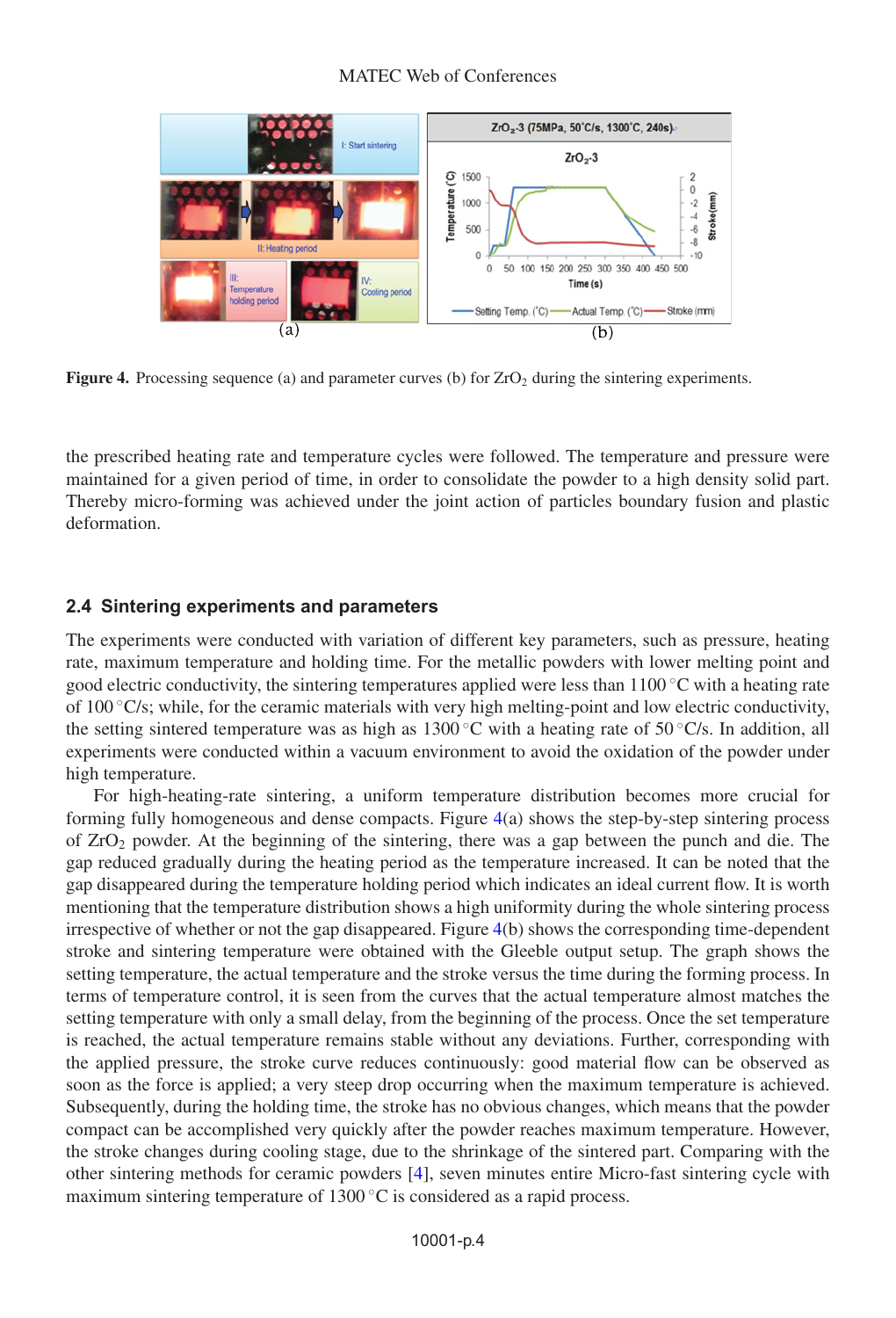<span id="page-4-0"></span>

**Figure 5.** Microstructures of sintered components under SEM.

# **3. Analysis of results**

The recorded process graphs and formed samples were examined carefully using the following methods: morphological measurement of sample geometry, relative density calculation by the Archimedean method, and microstructural observation under SEM. All types of powders have been successfully formed into solid cylindrical components, employing a relatively low temperature and sintering period. The results demonstrate that metal powders are very promising materials for the Micro-FAST forming process. With the optimised parameters, all the metal components were of nearly exact  $\varnothing$ 4 × 4 mm dimensions. The highest relative density of 99.89% has been achieved. In addition, even with the high melting point and low electrical conductivity, all of the ceramic parts could be formed with relative density of 95% or above. It is recognised that the ceramic powders sintering process can be further improved by optimising the process parameters, such as by increasing the sintering temperature and holding time.

## **3.1 Samples microstructures**

A group of typical images are selected to show the micro-structure of the samples sintered from different materials under SEM and can be seen in Fig. [5.](#page-4-0) The relative density for those powders are NiTi-99.89%, 90Ti10Sn-98.49%, ZrO2 with additive-95.45% and without additive-97.53%. On the polished surface, particle deformation and inter-particle necking can be observed. The edge of each part is smooth and uniformed. Because of the short sintering period, there was no coarsening or grain growth. The samples made from metal powders shows high density with very less residual pores, while from ceramic powders it shows several visible residual pores. However, the residual pores are small and uniformly distributed. No obvious large pores were observed. It is also noticed that, based on the particle size range applied in these experiments, in general, a smaller particle size can achieve a greater relative density than a larger particle size, where a particle size of between 5–20 micros is preferred.

## **3.2 Particles' deformation-behaviours**

The particles' deformation can be seen in Fig. [6.](#page-5-0) AISI420 and NiTi samples are shown as an example, the four particles' (A, B, C and D) boundary relay on each other perfectly after plastic deformation, which results in a good densification.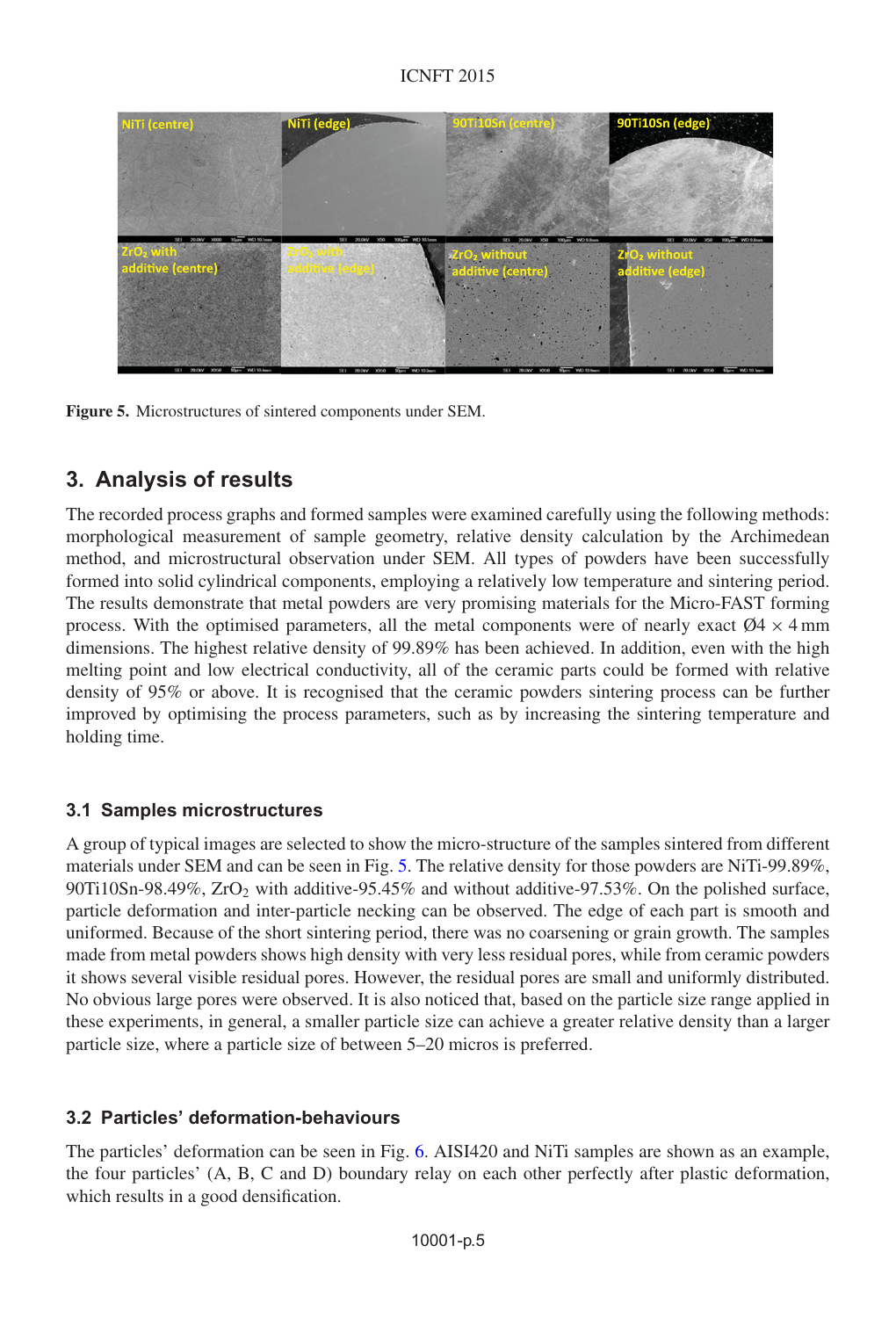### MATEC Web of Conferences

<span id="page-5-0"></span>

**Figure 6.** SEM micrographs of formed sample AISI420 (left) and NiTi (right).

<span id="page-5-1"></span>

**Figure 7.** Microstructures of Titanium alloy under different sintering temperature (a) and forming pressure (b).

### **3.3 Influential factors**

High current and low voltage were employed in the Micro-FAST process. When massive AC current passes through the powders and dies, the temperature rises rapidly according to the Joule−Lenz's Law (see Eq. (2)), where the overall heat generated Q is determined by I, the current passing through; R, the resistance; and t, the time. The current applied for the Micro-FAST process ranges from 3–30 kA. The high particle contact resistance also make a great contribute to the fast heating.

$$
Q = I^2 R t. \tag{2}
$$

From the analysis of the formed parts, increases of the heating rate and a higher sintering temperature have a significant influence on the final result. As shown in Fig. [7\(](#page-5-1)a) as an example, by keeping other parameters the same, the Titanium alloy that was sintered at 700 ◦C has necking between particles and many residual pores exist. However, when the temperate was increased to  $900 °C$ , only a few residual pores remain, and particle deformation and interfacial melting lead to particles joining together and therefore, to increase in the part density.

Generally, by pressing the powders while sintering, higher densification can be achieved at the similar temperature. It has been verified from these experiments, that the component's quality increases significantly with the increase of the pressure applied. As shown in Fig. [7\(](#page-5-1)b) as an example, by keeping other parameters the same, increase of the forming pressure also leads to an improvement in densification.

## **4. Conclusions**

This paper demonstrated that Micro-FAST is a promising process for the rapid forming of microcomponents with a wide range of materials, especially with difficult-to-cut and difficult-to-form